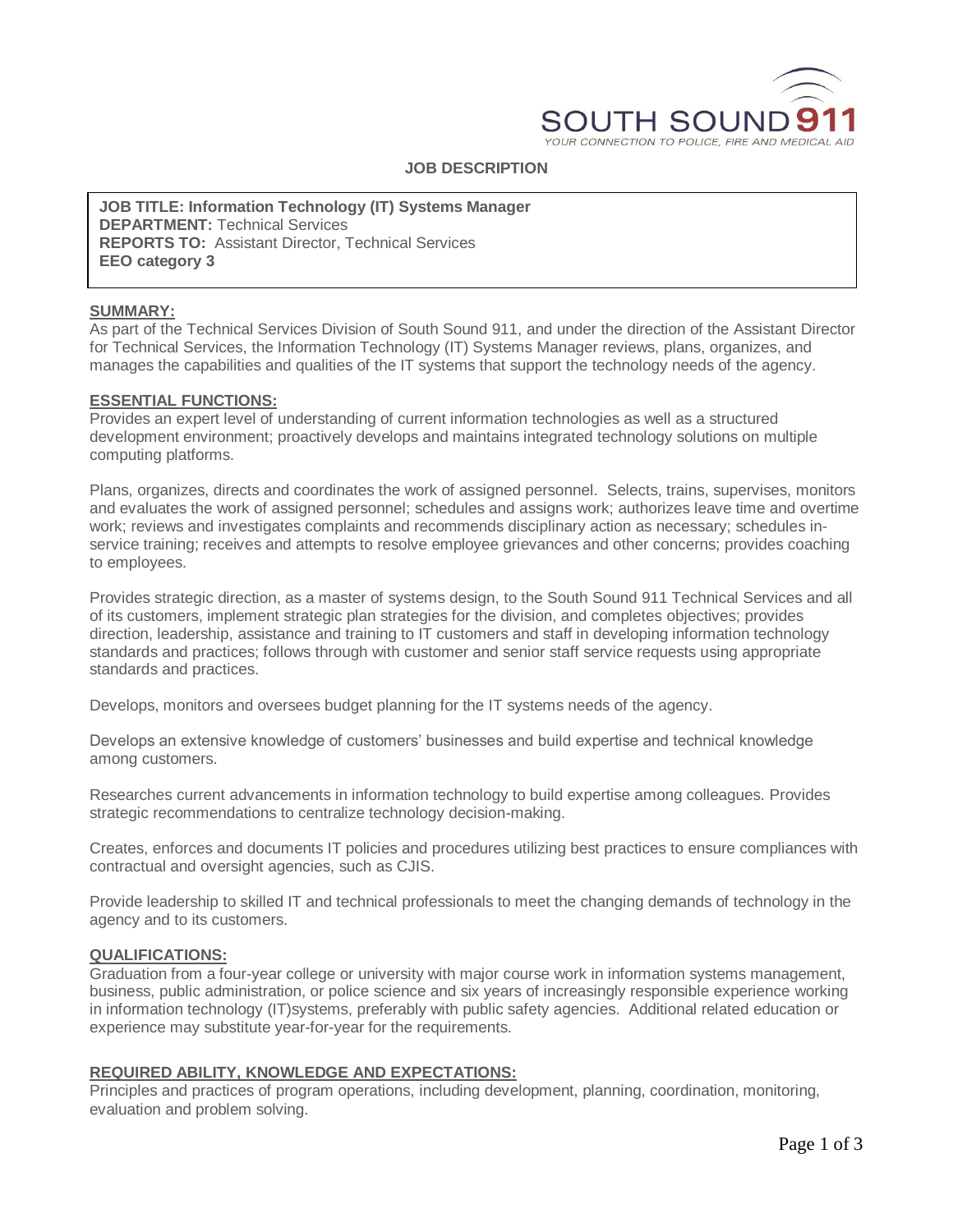Research methodology, data collection, analysis and reporting.

Significant understanding of law enforcement operations and practices.

Technical skills to apply towards data analysis, business process modeling, and other advanced technologies. Proficient computer skills including knowledge of and experience with computer databases such as Microsoft Access and SQL Server. Strong working knowledge and experience with Microsoft Office products. Communicate efficiently and effectively both orally and in writing using tact, patience and courtesy.

Maintain cooperative and effective working relationships with others.

Follow safety rules and regulations.

Organize work to meet schedules and timelines.

Work confidentially and with discretion, and maintain a professional demeanor while resolving emotional issues with personnel at all levels of the organization.

Understanding of the operation of public safety agencies.

# **LICENSES, CERTIFICATES AND OTHER REQUIREMENTS:**

A valid Washington State driver's license may be required.

# **PHYSICAL REQUIREMENTS:**

The physical demands described here are representative of those that must be met by an employee to successfully perform the essential functions of this job. Reasonable accommodations may be made to enable individuals with disabilities to perform the essential functions.

While performing the duties of this job, the employee is regularly required to sit at a computer terminal, frequent walking both indoors and out; use hands to finger, handle, or feel and talk or hear. The employee is frequently required to reach with hands and arms. The employee is occasionally required to stand, stoop, or kneel. The employee must occasionally lift and/or move up to 25 pounds. Specific vision abilities required by this job include close vision, distance vision, peripheral vision, depth perception and ability to adjust focus.

## **WORKING ENVIRONMENT:**

Office environment with frequent interruptions. The noise level in the work environment is usually quiet. This position will interact with employees and customers on a daily basis. Office environment is subject to 24/7 emergency call out and traveling to different locations to conduct work.

## **MACHINES/TOOLS/EQUIPMENT/WORK AIDS:**

Personal computer, copy machines, telephone, fax machine, E-mail, calculators, head sets, printers.

## **POTENTIAL HAZARDS:**

The hazards are consistent within an office environment.

## **ANALYSIS OF PHYSICAL DEMANDS OF POSITION**

| <b>Activity</b> | Percentage of time | <b>Activity</b>              | <b>Pounds</b> |
|-----------------|--------------------|------------------------------|---------------|
| <b>Standing</b> | 10% of time        | <b>Pulling &amp; Pushing</b> | 25 lbs.       |
| Walking         | 10% of time        | Lifting                      | <b>25lbs.</b> |
| <b>Sitting</b>  | 80% of time        | <b>Carrying</b>              | <b>25lbs.</b> |

**The following abilities are required to perform the essential job functions:**

| <b>Hearing</b>          | <b>YES</b> |
|-------------------------|------------|
| Seeing                  | <b>YES</b> |
| <b>Depth Perception</b> | <b>NO</b>  |
| <b>Color Vision</b>     | NΟ         |

**Seldom to occasionally the position will require the following activities: Stooping, Crouching, Crawling, Climbing, Balancing and Kneeling.**

## **ADDITIONAL COMMENTS:**

The statements herein are intended to describe the general nature and level of work performed by employee(s) in this job title. The statements are not a complete list of responsibilities, duties and skills required of employee(s) in this job title. Furthermore, the job description does not establish a contract of employment and is subject to change at the discretion of the agency.